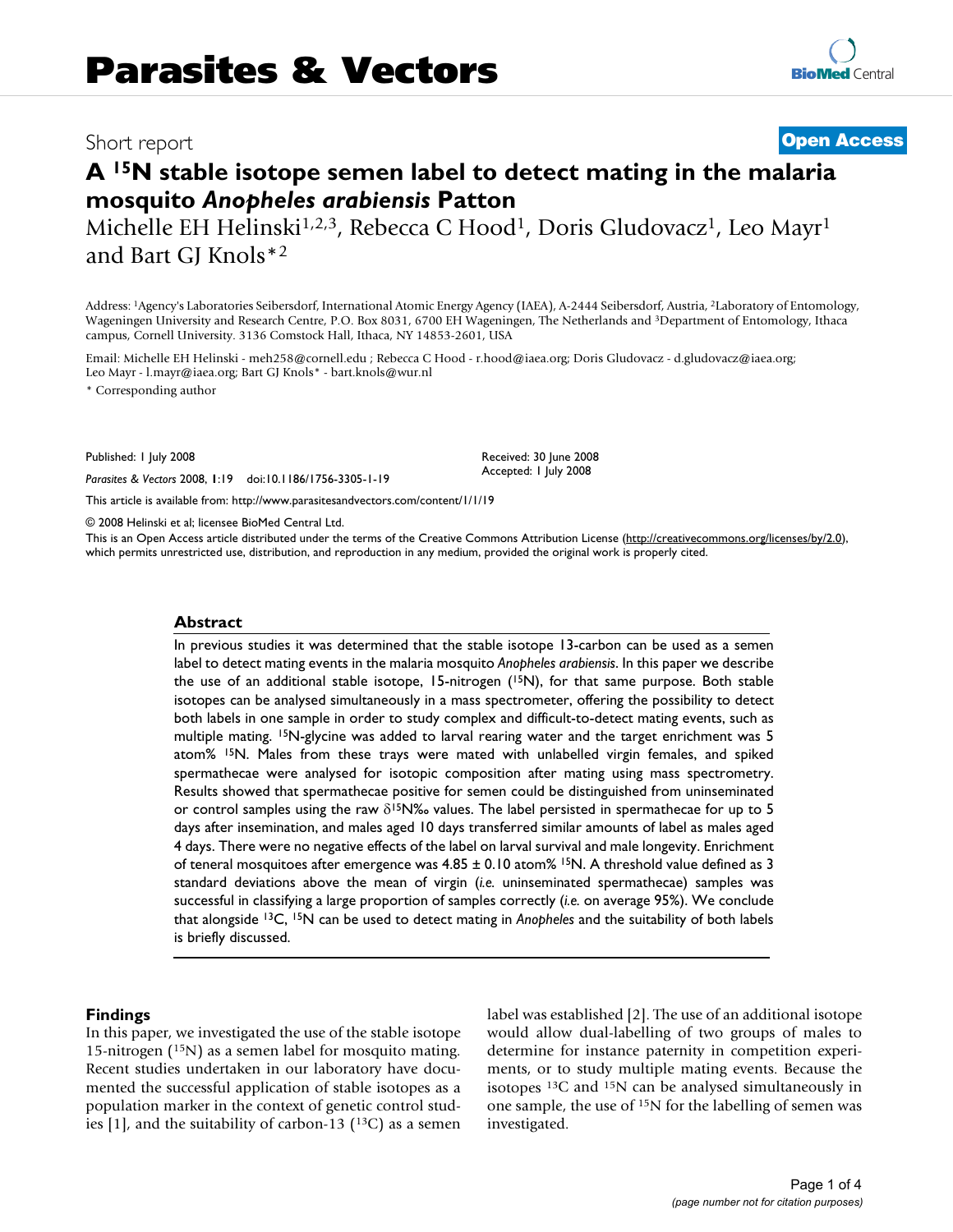For all experiments the Dongola strain of *Anopheles arabiensis* Patton was used. Rearing techniques were identical to those described by Helinski *et al.* [2]; only a slightly larger volume (*i.e.* 1.5 L) of water was used in the larval trays. Ninety-eight atom% 15N-glycine (NLM-202-1, Cambridge Isotope Laboratories Inc, Andover, MA, USA) was used as a label. Mosquitoes were exposed to the label in the larval stage on the day the L1 larvae were introduced. The level of enrichment was 5 atom% 15N (*i.e.* 5% of all the nitrogen in the diet was 15N) and the amount of 15N-glycine added was based on the total amount of nitrogen present in the diet. Until pupation, 1250 mg (0.25 mg  $\times$  500 larvae  $\times$  10 days) of larval food was added to the tray; consisting of approx. 7.3% nitrogen, thus 90.75 mg of nitrogen was added. To achieve the enrichment of 5 atom% <sup>15</sup>N, 4.63 mg of <sup>15</sup>N was required ((90.75  $\times$ 0.05))/0.98). Glycine consists for approx. 20% of nitrogen, thus 23.48 mg of 98 atom% 15N-glycine was added to the larval trays. A solution was made containing 117.40 mg in 250 ml  $H<sub>2</sub>O$  and each tray received 50 ml. Solutions were kept at 4°C.



# $\bf{F}$ igures 1–5  $\bf{F}$ igures of spermathecae of inseminated symbols) and uninseminated (open symbols) females from symbols) and uninseminated (open symbols) females from symbols) females from symbols) females from symbo

**Mean ± s.e.m.** δ**15N‰ values of spermathecae of inseminated (filled symbols) and uninseminated (open symbols) females from experiments 1–5.** Male age at the start of the experiment is given. *N* is the number of spermathecae analysed for inseminated (+) and uninseminated (-) females. The dotted line indicates the threshold value of 3 s.d. above mean  $\delta^{15}$ N‰ of virgin females. Virgin (V) and Standard (St) samples are included. Dissection treatments are: I: females dissected immediately after mating; II: females isolated and dissected 3–5 days after mating (with the number of days used added in between brackets). Values with different letters are significantly different at  $p < 0.05$  with comparisons made between dissection treatments I and II for each experiment. Asterisks indicate significant difference between spermathecae of inseminated and uninseminated females for each treatment at  $p < 0.05$ , and  $\gg p < 0.01$  (comparisons made with independent t-tests or Mann-Whitney U tests).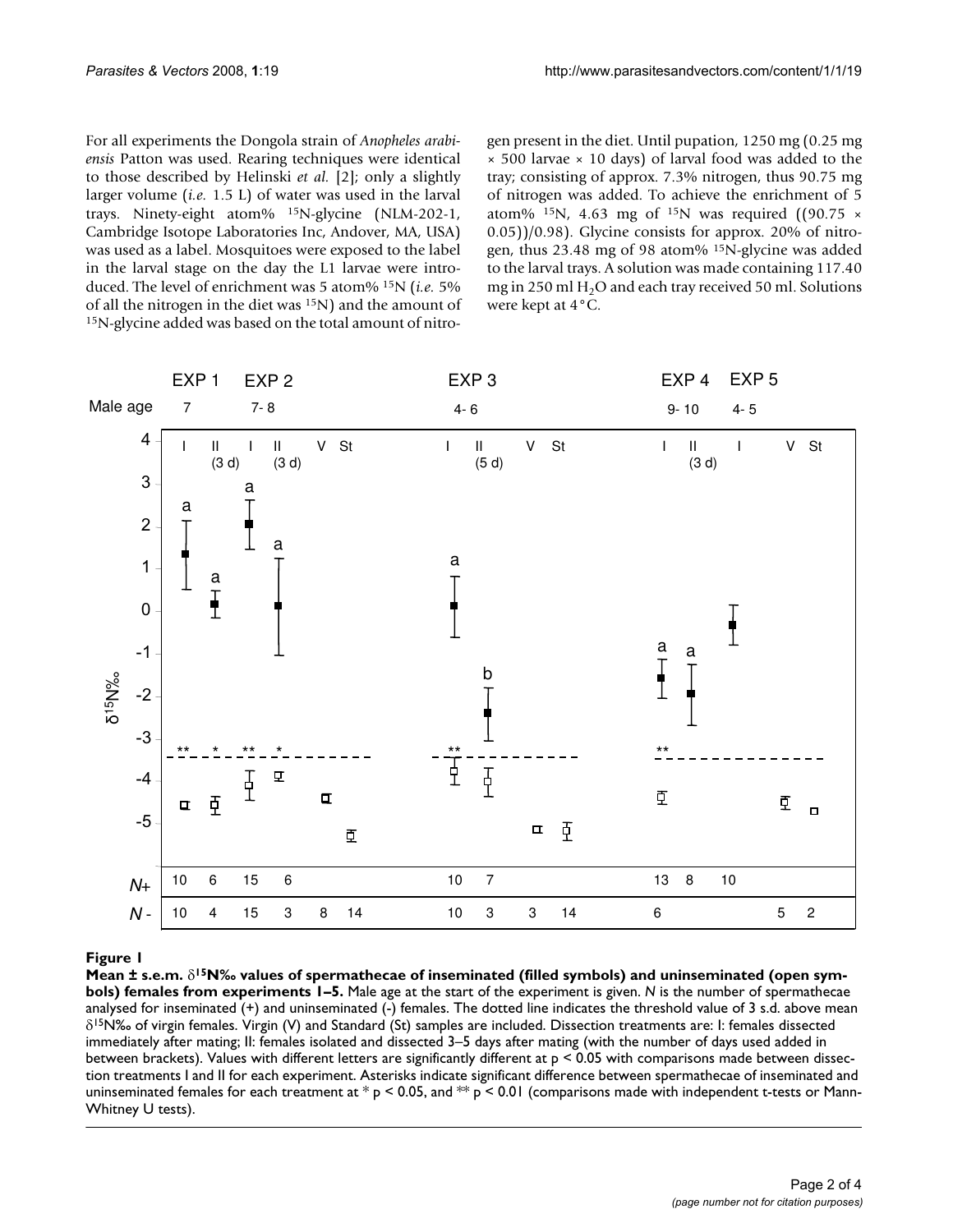A total of five separate mating experiments were performed each with different batches of 15N-labelled males (Fig. 1). All mosquitoes used in the experiments were maintained as virgins before mating by the sexing of adults within 18 hrs after eclosion. After mating, females were either dissected immediately (*i.e.* the following day) at the end of the mating period (I); or isolated for dissection at a later stage to assess the persistence of the label in the spermathecae (II). Males varied in age between 4 to 10 days at the start of the experiments (see Fig. 1), and mating lasted for 1–3 nights. Survival of larvae from labelled or control (*i.e.* unlabelled) treatments was determined for three experiments, and in each experiment two trays per treatment were used. To determine adult male longevity, newly emerged males of the 15N-labelled tray and the control tray were placed in a standard rearing cage to monitor survival  $(N = 25)$  and this was replicated twice using males from different experiments (in one of the experiments 3 duplicates were performed). Mortality was scored regularly until all males had died.

Sample preparation was similar to that described in Helinski *et al.* [2]. The amount of nitrogen present in the spermatheca was below the detection limit of the mass spectrometer setup (approx. > 20 μg). Samples were therefore "spiked" with 10 μl of a standard ammonium sulphate solution containing  $\sim$  20 μg of nitrogen [3]. Virgin (*i.e.* spermathecae from virgin females) and standard samples (*i.e.* tin cup containing just the spike on quartz paper) were included. Whole body analyses were performed on teneral mosquitoes to determine their overall level of enrichment. Sample analysis [4] and interpretation were similar to Helinski *et al.* [2]. The δ15N‰ values reported are referenced to the international reference standard for nitrogen, *i.e.* atmospheric nitrogen or AIR. Samples were analysed at the International Atomic Energy Agency.

Prior to analyses, data were checked for normality and the appropriate tests were performed (*i.e.* General Linear Models (GLMs) with planned contrasts (Tukey's HSD) or independent *t*-tests for normally distributed data, and Mann-Whitney U tests or Kruskal-Wallis tests with Bonferroni correction for not-normally distributed data). A threshold value to distinguish labelled spermathecae from unlabelled spermathecae was defined as 3 standard deviations (s.d.) above the mean  $\delta^{15}N$  (‰) value of the reference standard [5], in our case virgin females. Longevity of males was analysed using Kaplan-Meier survival analyses and Mantel-Cox log-rank tests with Bonferroni correction. All tests were used two-sidedly and were performed using the SPSS software version 12 (SPSS Inc., Chicago, USA).

Some technical difficulties with the mass spectrometer caused variance in standard reference samples between

experimental runs in experiment three and to a lesser extent in experiments 4 and 5. These inconsistencies probably have resulted in a few erroneous  $\delta^{15}N\%$  values for some samples. As we deemed it inappropriate to simply remove unwanted results, all data points were included for completeness and statistical analysis. However, significantly lower values were reported for spermathecae from virgin females from experiment three compared to the values in the other experiments ( $F_{(2,13)} = 6.42$ ,  $p < 0.05$ ); thus the threshold value in experiment three was replaced by the value from experiments 1–2. Means throughout the text are reported  $\pm$  s.e.m.

Labelling with 15N-glycine in the larval stage resulted in the detection of 15N enrichment in spermathecae when labelled males were mated with unlabelled females (Fig. 1). When females were dissected immediately after mating (I), mean  $\delta^{15}N\%$  values of spermathecae for inseminated females were significantly higher than values for uninseminated females for all experiments (Mann-Whitney U or independent t-tests, Fig. 1). When females were isolated after mating and dissected at later intervals (II), δ15N‰ values of spermathecae of inseminated females were still significantly higher compared to values for spermathecae of uninseminated females in all experiments ((Mann-Whitney U or independent t-tests, Fig. 1), with the exception of experiment three  $(t(8) = 1.59, p > 0.05)$ . However, this was the result of one low  $\delta^{15}N\%$  value for a spermatheca of an inseminated female in the dataset; without it spermathecae of inseminated females were significantly higher compared to uninseminated ones (*t*(7) = 2.87, p < 0.05). Isolation of the females did not result in significantly lower mean  $\delta^{15}N\%$  values compared to the values observed after immediate dissection for each experiment (Mann-Whitney U tests; data not shown), except for experiment three (*t*(15) = 2.54, p < 0.05; Fig. 1); again after removal of this one low value no significant differences were observed  $(t(7) = 2.06, p > 0.05)$ .

Males used in the experiments varied in age between 4 to 10 days, however, the amount of label transferred to females was similar for young (exp. 5) and old (exp. 4) males (*U* = 36, r = -0.38, p > 0.05). The δ15N‰ values of uninseminated spermathecae were similar to samples from virgin females; and both were significantly higher than the standard samples (*i.e.* without spermathecae; *X*<sup>2</sup>  $= 35.11$ ; df  $= 2$ ,  $p < 0.01$ ). The threshold values could be used to identify inseminated spermathecae from uninseminated spermathecae in the large majority of cases. Some false positives and negatives were observed in the dataset, but overall  $95 \pm 2\%$  of the samples were classified correctly.